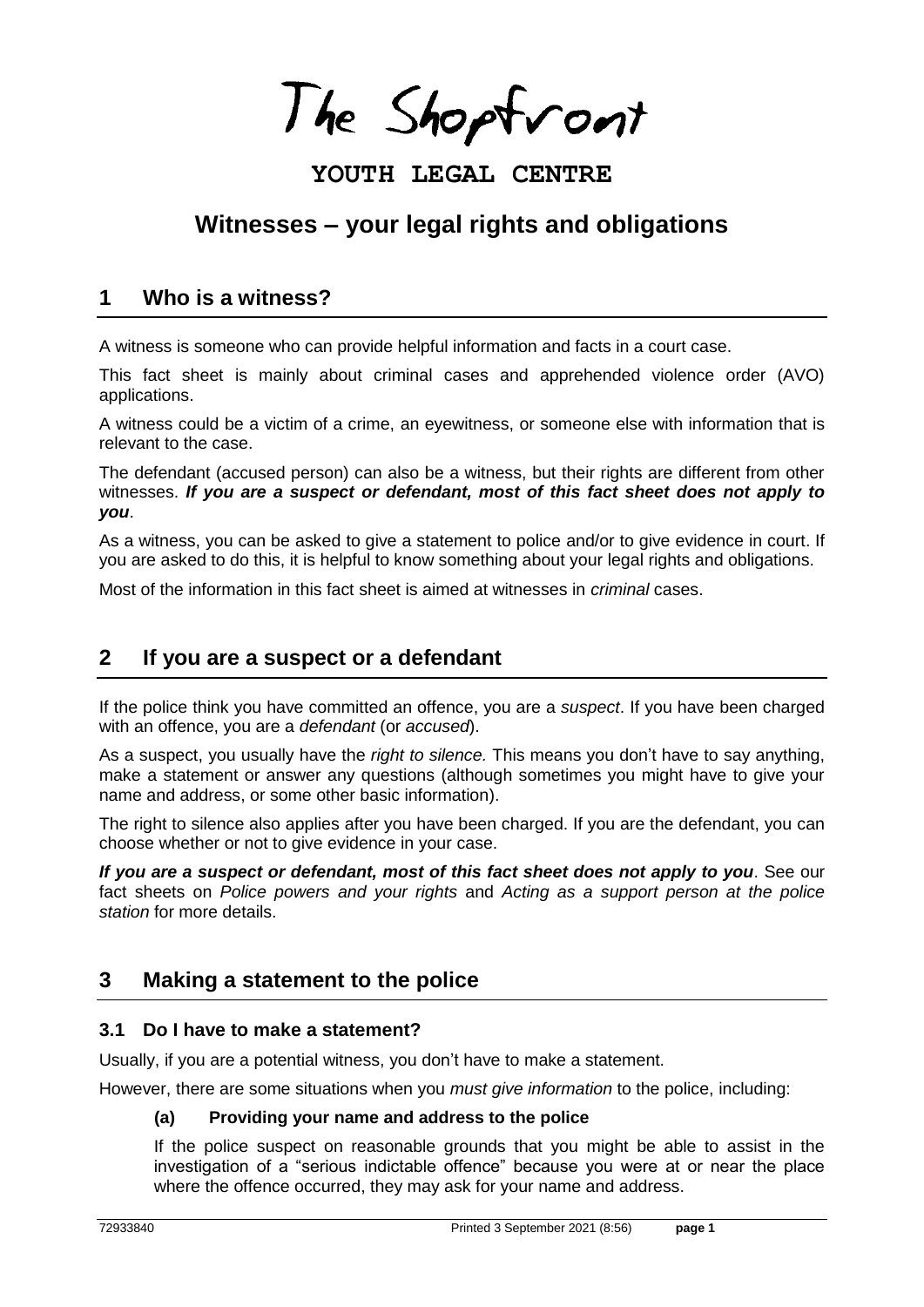If you don't provide these details on request (or you give false or misleading information) without a reasonable excuse, this is an offence and you may be fined up to \$220.

A "*serious indictable offence*" is an offence with a maximum prison sentence of 5 years or more. This would include offences such as stealing (even something of low value like a chocolate bar), property damage, assault occasioning actual bodily harm or supplying a prohibited drug. It would *not* include offences like common assault, offensive language, drug possession, or most traffic offences.

#### **(b) Traffic accidents and offences**

If you are the owner or the driver (or, in some situations, even a passenger) of a vehicle involved in a crash or an offence, there is some information that you have to give to the police. See our *Traffic fact sheets* for more information.

#### **(c) Concealing a serious offence**

If you know or believe that someone else has committed a "*serious indictable offence*" (an offence with a maximum prison sentence of 5 years or more - see (a) above), you could get into trouble for not telling the police about it.

You may be guilty of an offence if:

- you are aged 18 or over; and
- a serious indictable offence has been committed; and
- you know or believe that the offence has been committed: and
- you know or believe you have information which could help with the offender being arrested, charged or convicted; and
- you fail, *without reasonable excuse*, to tell the police or other appropriate authority.

If you are a *victim*, it is very unlikely you would get in trouble if you choose not to report the crime to the police.

There is also a similar offence of concealing a child abuse offence. For more details see our fact sheet on *Age of consent: issues for youth workers*.

#### **(d) Terrorism-related investigations**

#### **3.2 Should I make a statement?**

Here are some things to consider when deciding whether or not to give a statement:

- If you make a statement, this may help to ensure that the offender gets appropriately dealt with, and that you or other potential victims are protected. Or, in some cases, your statement might help stop an innocent person from being wrongly convicted.
- If you're a victim of a crime, you might be able to apply for victims compensation. If you fail to report the crime within a reasonable time or to co-operate with police, this might affect your ability to get compensation. See our fact sheet on *Victims' compensation and support* for more information.
- If you make a statement and charges are laid, *you can't change your mind later*. You will have to give evidence in court if the police want you to. If you are a victim, you can't simply decide to "drop the charges". (see '*Dropping charges and retracting statements*').
- Even if you decide *not* to make a statement, the police might subpoena you to go to court anyway, if they think you have important evidence to give (see '*Do I have to go to court*?').

#### **3.3 How do I make a statement?**

There are a few ways that you can make a statement to police, depending on the situation.

#### **(a) Notebook statement**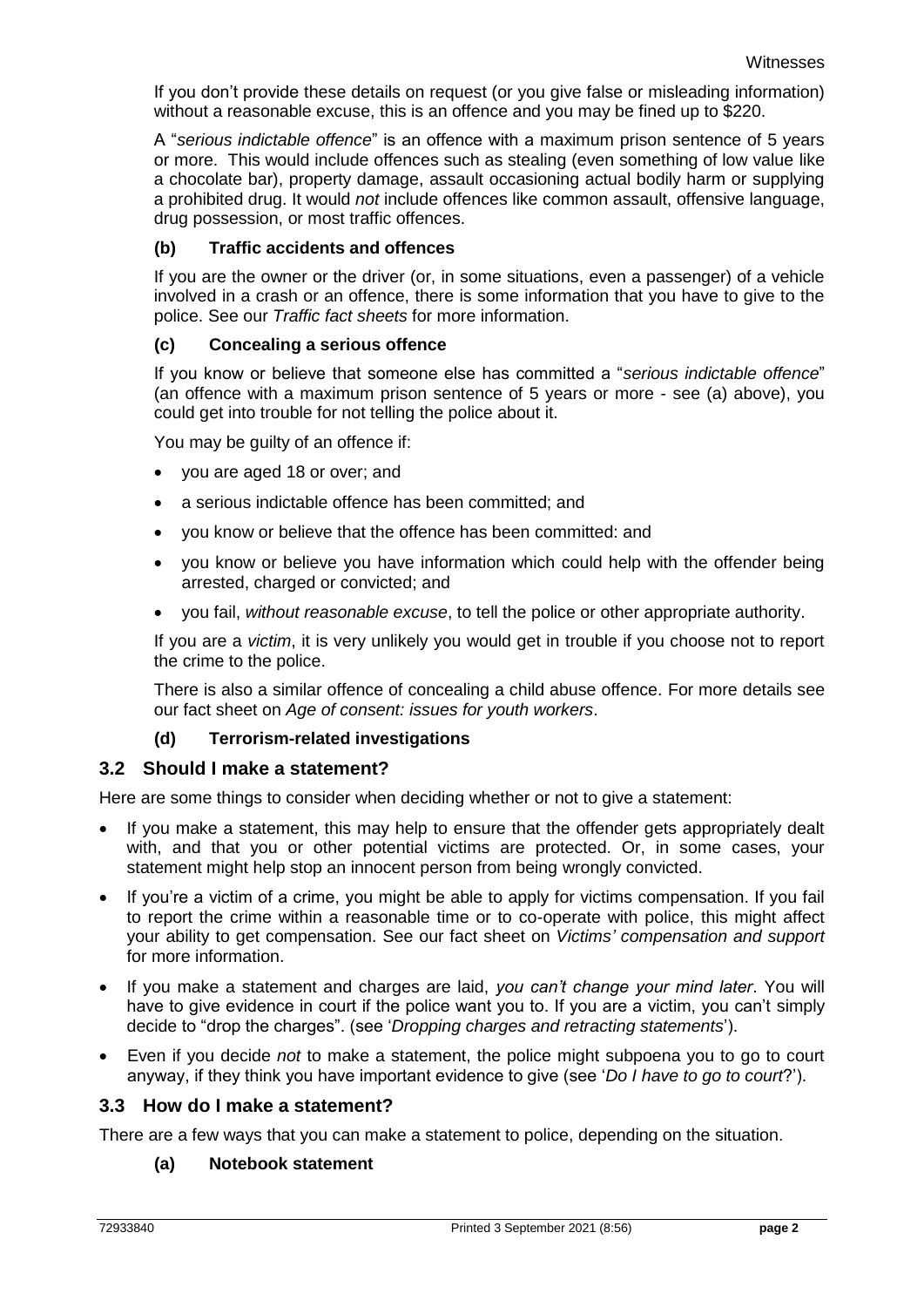Sometimes the police will ask you to tell then what happened, and will write this down in their notebook.

They will usually ask you to sign the notebook. Before you sign, make sure that you have read the statement (or have it read out to you) and that it is accurate.

#### **(b) Typed statement**

Sometimes, when the police ask you what happened, they will type it into a statement instead of writing it in their notebook.

They will usually ask you to sign the statement. Before you sign, make sure that you have read the statement (or have it read out to you) and that it is accurate.

#### **(c) DVEC (for victims of domestic violence offences)**

If you are over 18 and have been a victim of domestic violence, you may make a recorded statement known as a DVEC (Domestic Violence Evidence in Chief).

Instead of asking you to come to the police station, police will often come to your home (or wherever the offence happened) and ask you questions while recording it on video.

The police have to get your consent before doing this. If you don't feel comfortable having your interview recorded, you can ask to make a typed or notebook statement instead.

If the defendant pleads not guilty, the DVEC will be played in court as your *evidence in chief*, to save you from having to tell the court what happened all over again. However, you will still have to go to court to give the defendant's lawyer the opportunity to *crossexamine* you (see *'Questioning in Court'*).

#### **(d) Other electronically recorded statements**

If you are a vulnerable witness, e.g. you are under 16, (see '*Vulnerable Witnesses'*) police will often get you to make a recorded statement, a bit like a DVEC.

Like a DVEC, this recording can be used in court as your *evidence in chief*, but you will still have to go to court if anyone wishes to *cross-examine* you.

## **3.4 Telling the truth in your statement**

When you make a statement, you are saying that the statement is true.

If you are being asked to sign a typed or notebook statement, make sure everything in the statement is correct before you sign it.

You could be charged with an offence if you make a statement that you know is not true (see '*Lying in court*').

## **3.5 Can I have a copy of my statement?**

Usually, yes. Police policy says that witnesses should be given copies of their statements.

Sometimes the police might not give you a copy of your statement (e.g. if they think you will share your statement with other witnesses and "contaminate" the evidence).

## **3.6 Who will know that I made a statement?**

If you make a statement, and someone is charged with an offence, then that person (the *accused* or *defendant*) will usually see a copy of that statement. Your statement forms part of the *brief of evidence* in their case.

You can ask that some personal details (e.g. address) are kept confidential in your statement.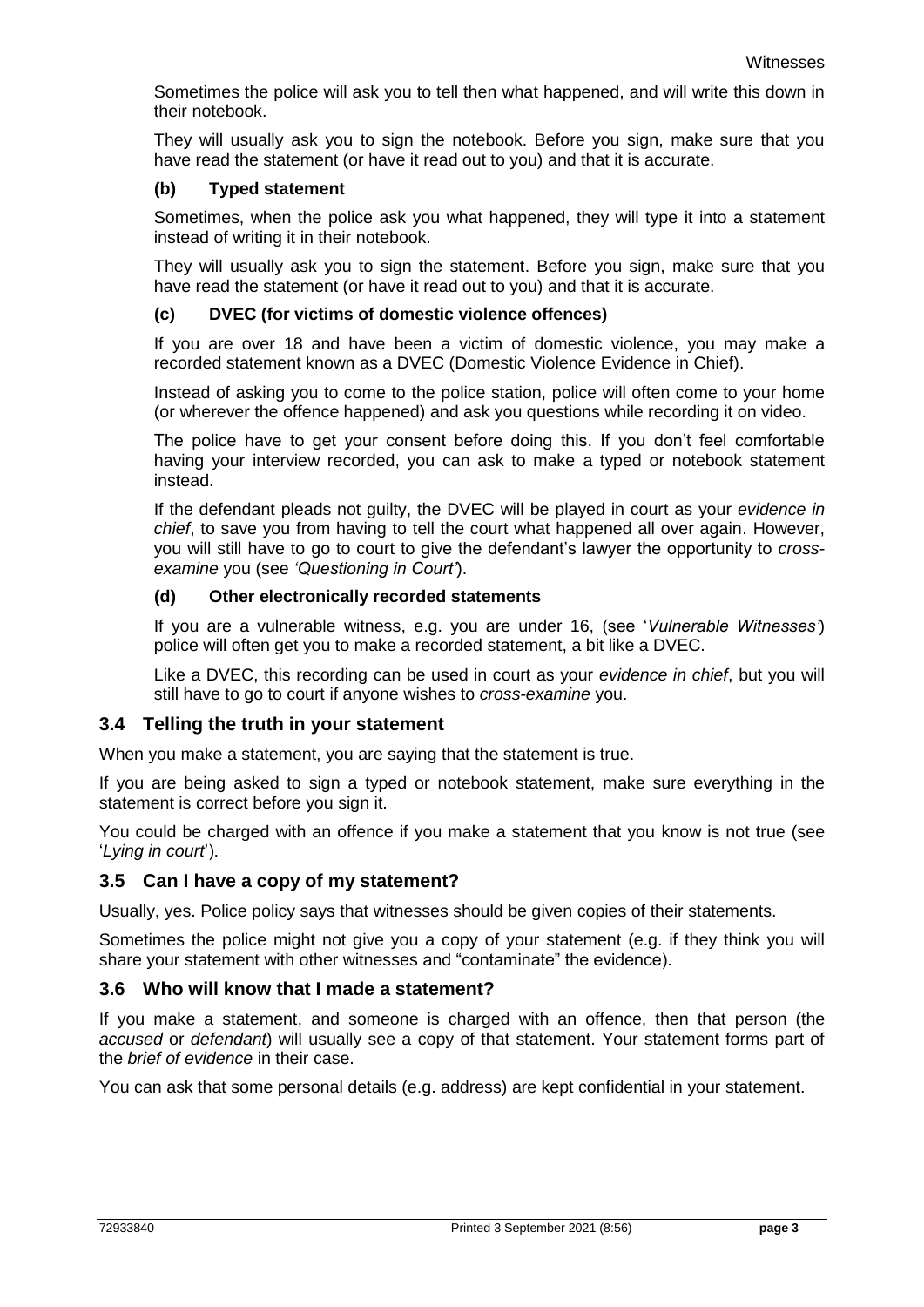## **4 Dropping charges and retracting statements**

If you report a crime or make a statement to the police, and someone is charged, *you can't simply retract your statement or "drop the charges" later on*.

You might not even have a say in whether charges are laid in the first place. *This decision is up to the police*.

In domestic violence cases, the police will often lay charges or make an AVO application even if the victim doesn't want them to. If the victim hasn't reported it to the police or made a statement, the police will sometimes lay charges based on information from other people (e.g. neighbours, family members). For more information, see the NSW Police Force Code of Practice at: https://www.police.nsw.gov.au/crime/domestic\_and\_family\_violence/code\_of\_practice\_for\_the nsw police force response to domestic And family violence.

The decision whether to withdraw charges is also up to the police (or the Director of Public Prosecutions in more serious cases). If the police or the DPP are thinking about withdrawing charges, they must consult the victim and take their views into account, but this doesn't mean they have to do what the victim says.

If you tell the police that you want the charges dropped, they may be prepared to do this in some cases (e.g. if it's a case of someone stealing your bike, especially if you've now got your bike back). However, they are unlikely to withdraw the charge if it involves domestic violence or other serious violence.

Some witnesses think they can make charges go away by retracting their statement, i.e. making another statement or giving evidence in court to say that the first statement wasn't true. There is nothing wrong with making a second statement to clarify some details in the first one, but you should be careful. Admitting to lying or making a false statement can lead to you being charged with making a false accusation, and you could go to prison for up to 7 years.

Some witnesses also think that they can get charges dropped by failing to attend court on the hearing or trial date. Although it is true that charges may be dismissed if the victim (or another important witness) does not give evidence, it is not that simple. The case may be adjourned, especially if it's a fairly serious charge, and the court may even issue a warrant to get the witness to court next time (see part 5.3 below).

# **5 Do I have to go to court?**

## **5.1 Generally**

If you have been issued with a subpoena (or a similar document, sometimes called a summons) you will have to go to court.

Otherwise it's your choice.

#### **5.2 Subpoenas**

A *subpoena* is a legal document requiring you go to court to give evidence or produce documents to the court.

If you have provided a statement to the police, they will usually subpoena you to make sure you attend court and give evidence. Sometimes they will subpoena you even if you have refused to give a statement, if they believe that you have important evidence to give.

Normally a police officer will come to your place and give you a copy of the subpoena. Sometimes they will send it by post or email.

Sometimes the accused person (defendant) might subpoena you to be a witness in their case.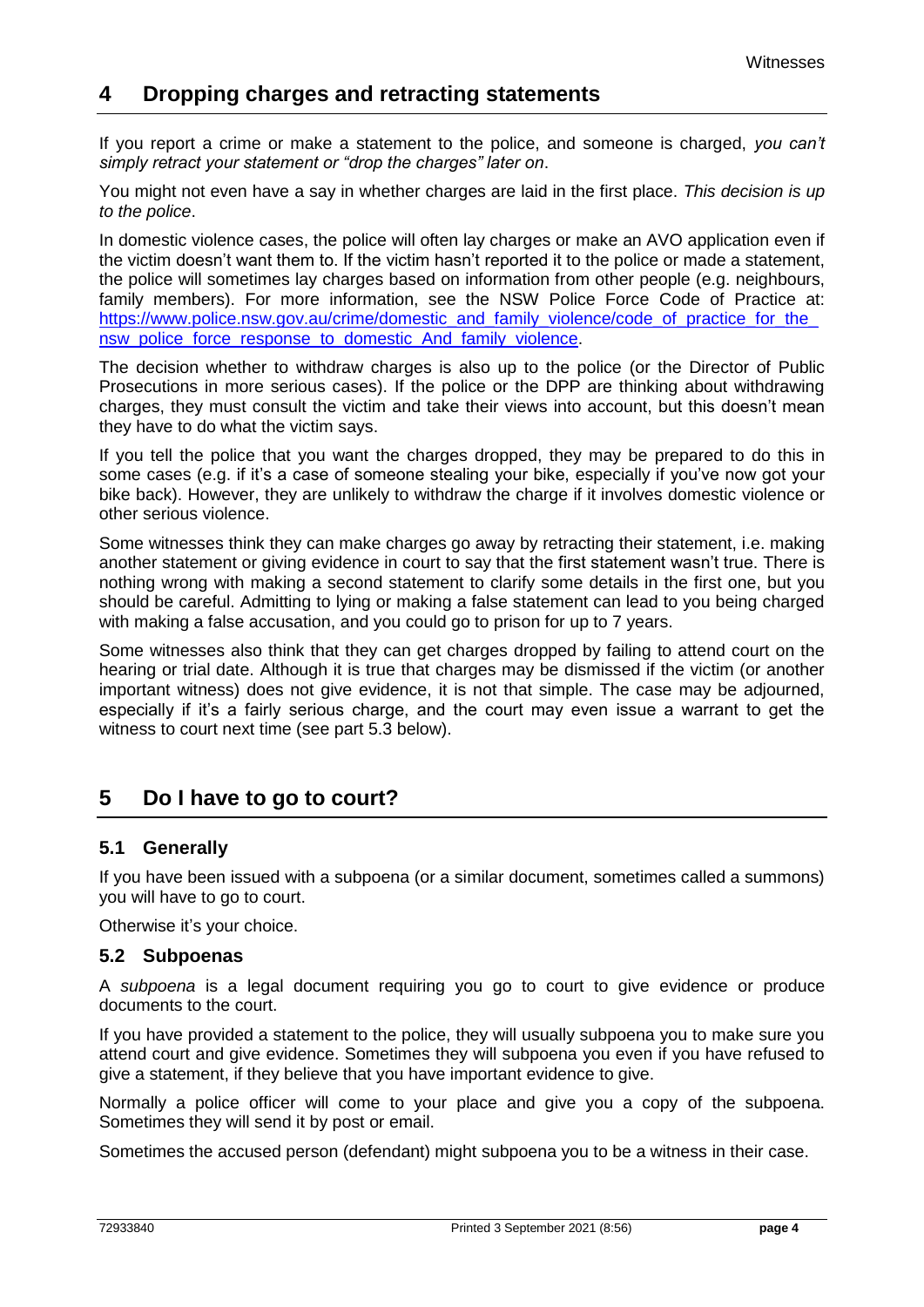The subpoena will tell you the details about where and when you need to go to court, the names of the parties involved, and details of the person who had the subpoena issued.

You don't have to comply with the subpoena if you receive it less than 5 days before the court date, or if you haven't been given adequate *conduct money* to cover the costs of travelling to court.

If you cannot attend the court date for a good reason (e.g. work commitments, exam, travel), you should contact the person who had the subpoena issued and discuss it with them. If you are an important witness and you are unavailable, the hearing date could possibly be changed to accommodate you.

If the court date cannot be changed, and you still can't attend, you should write to the court explaining why you can't attend, and attach supporting documents (e.g. a letter from your boss, medical certificate, travel itinerary).

## **5.3 Failing to appear in response to a subpoena**

If you don't go to court in response to a subpoena, this is *not* an offence.

However, the court may issue a warrant for your arrest, so you can be brought to court to give evidence. This is a drastic step which doesn't happen often, but it does happen, especially in cases involving serious or violent offences.

If you get arrested on a warrant, you could be granted bail to come back to court on another date to give evidence. There is also a chance that you may be locked up until the court date.

# **6 What if I don't want to give evidence?**

In some situations, you may not want to give evidence. For example, because you don't want to say something harmful to a close friend or family member, or you are scared of what might happen if you give evidence.

## **6.1 If you have been subpoenaed**

If you have been subpoenaed, you will generally be *compellable* to give evidence, which means you have to give evidence.

However, in some situations you won't be compellable, or you may be excused from answering certain questions.

If you don't want to give evidence, or you are worried about it, you should try to get legal advice as soon as possible.

## **6.2 If you have not been subpoenaed**

If you have not been subpoenaed, you do not have to attend court to give evidence.

## **6.3 Giving evidence against a co-accused**

If you are the accused person in a case, you cannot be forced to give evidence against any of your co-accused *if your cases are being heard together*.

However, if you are being tried separately, you can be subpoenaed to give evidence against your co-accused.

## **6.4 Giving evidence against family members and partners**

## **(a) Do I have to give evidence against my family member or partner?**

In some cases, you can be excused from giving evidence against a close family member or partner.

#### **(b) When can I be excused from giving evidence against my family member or partner?**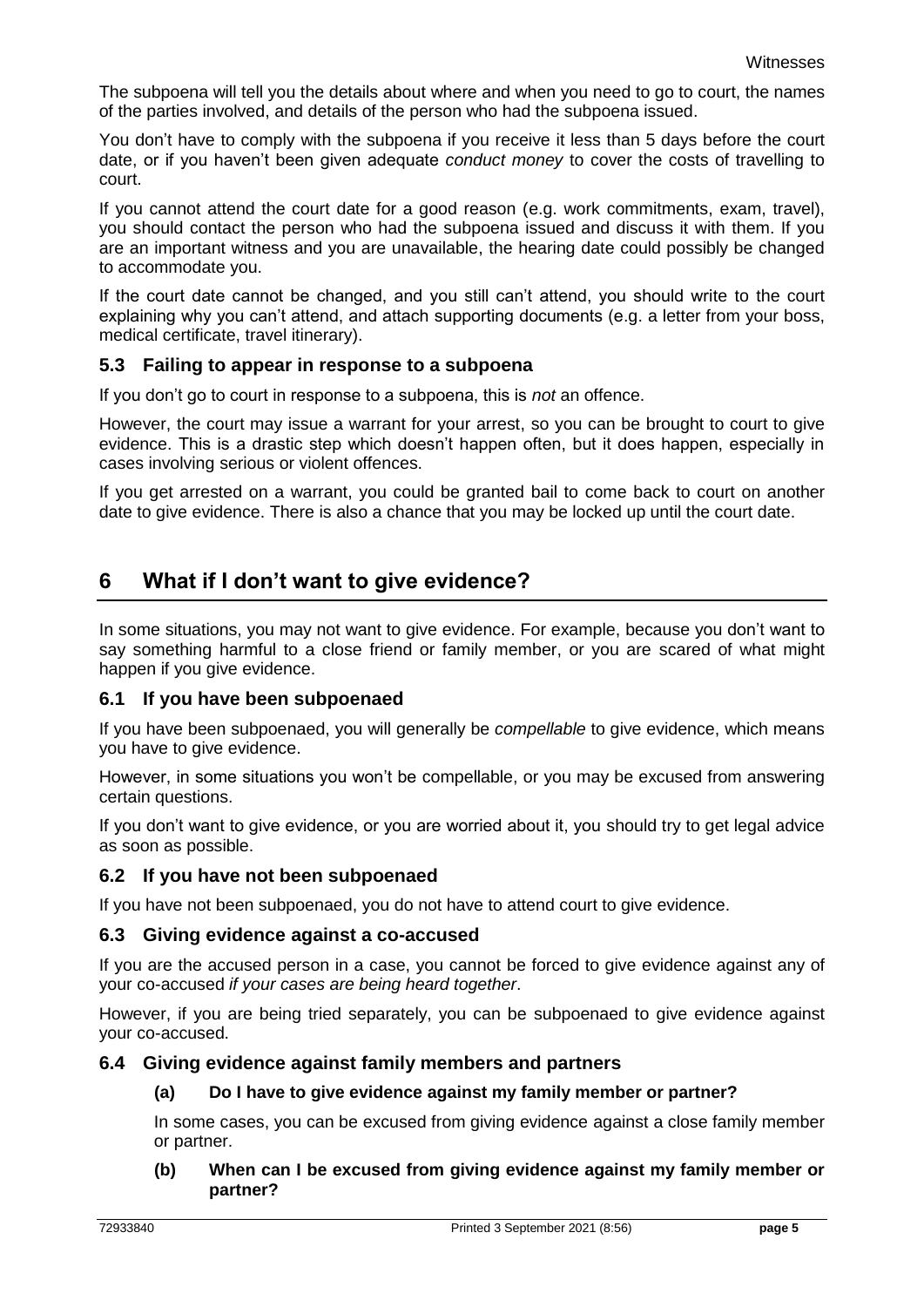In some cases, you can be excused from giving evidence against a close family member or partner, if:

- the accused person is your *spouse, de facto partner, parent or child* ; and
- there is a likelihood that giving the evidence would or might cause harm to you or to your relationship with the accused; and
- that harm outweighs the importance of the evidence you could give.

However, you generally can't be excused from giving evidence in cases involving child abuse or domestic violence (see paragraph (d) below).

#### **(c) What sort of relationships does this apply to?**

A *spouse* is someone who you are legally married to.

A *de facto partner* is someone who you are in a relationship with as a couple (whether of the same sex or opposite sex). [Note that this is the definition from the *Evidence Act.* In the *Criminal Procedure Act* a de facto partner is defined as someone who you are *living with* as a couple].

A *parent* can include adoptive parents or people who raised you as though they were your parents (e.g. grandparents, if you lived with them for most of your childhood).

Likewise, *child* includes adopted children and others who are raised as part of the family.

#### **(d) When do I have to give evidence against my family member or partner?**

If the case involves domestic violence or child abuse, you *can't* be excused from giving evidence against your family member or partner *unless:*

- the accused person is under 18; or
- the accused person is over 18 and:
	- o the offence is fairly minor, and
	- o the evidence is not very important, and
	- o no one has threatened or forced you to give evidence.

#### **6.5 What if I'm scared of coming to court?**

If you have been asked to give evidence against an accused person, you might be scared of reprisals, intimidation, or confusing and misleading questions.

If you are concerned about this, you can speak to the prosecutor or police officer in charge of the case. You can also speak to a witness support worker who will help you prepare.

If you are under 16 or have a cognitive impairment, then you may be able to use CCTV or other alternative ways of giving evidence. See Part 9 below on *Vulnerable witnesses*.

## **7 Procedure when giving evidence in court**

## **7.1 Oath or affirmation**

When you give evidence in court, you first have to give an *oath* or *affirmation* to tell the truth.

An *oath* is where you swear to tell the truth on a bible or religious text that is important to you.

An *affirmation* is where you promise to tell the truth.

It doesn't matter which one you choose. However, once you have made an affirmation or oath, you are under a legal obligation to tell the truth and if you don't you could be subject to severe penalties (see *Lying in court* below).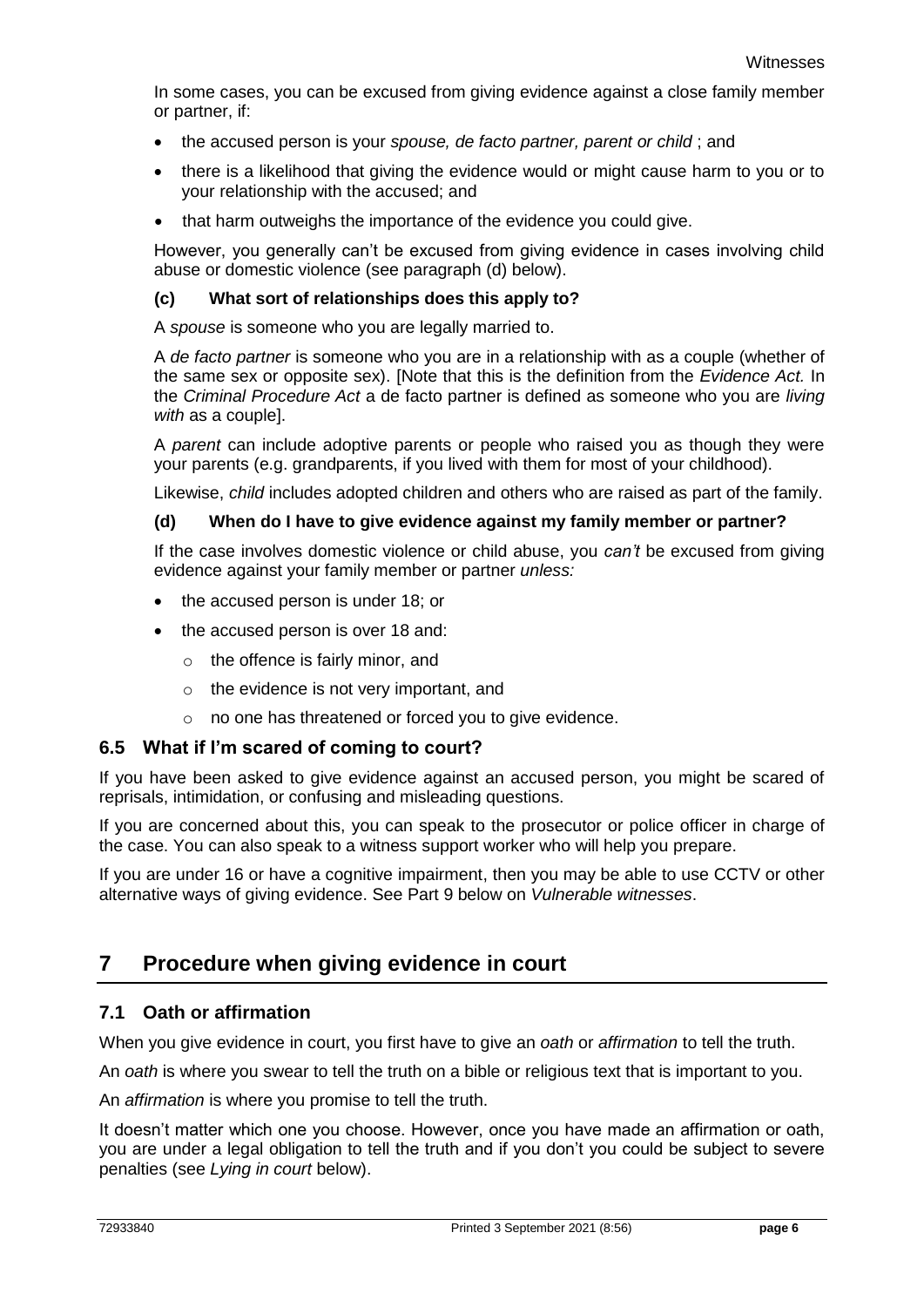## **7.2 Questioning in court**

When you are called to court as a witness, there are three stages of questioning.

The first is called *examination in chief*. During the examination in chief, the person who is calling you as a witness (or their lawyer) will ask you questions. They will ask you to tell the court your version of events. They are not allowed to ask *leading* questions, which means they can't put words in your mouth.

*Cross-examination* is where the other party (or their lawyer) has a chance to cross examine you. A lawyer who is cross-examining you is allowed to ask leading questions. They may deliberately try to trip you up, to try to make your evidence appear unreliable, inconsistent or untrue. However, they are not allowed to ask questions that are confusing, intimidating, or offensive – if they do, the magistrate or judge should step in and tell you if you don't need to answer a particular question.

*Re-examination* is the final stage. Once the cross-examination is over, the person who first questioned you in examination-in-chief may want to ask you some follow-up questions about issues raised in the cross-examination.

## **8 Your rights and obligations when giving evidence in court**

## **8.1 Lying in court**

If you lie in court when you have sworn to tell the truth, you could be charged with *perjury* and could face up to 10 years' imprisonment.

#### **8.2 Contempt of court**

If you are called to court as a witness and refuse to answer questions, or if you behave inappropriately (e.g. abuse the magistrate, or refuse to stand up when asked), this may be considered *contempt of court*.

You could be issued with a warning, but if your behaviour is particularly serious you could be fined up to \$2,200 or imprisoned for up to 28 days.

## **8.3 Privilege against self-incrimination**

*Self-incrimination* is when you admit to having done something illegal.

If you are worried about incriminating yourself when giving evidence, you can object to answering certain questions.

If the judge or magistrate thinks that it is important that you answer the question, they can direct you to answer the question and give you a s*ection 128 certificate*. This means the evidence you give can't be used against you in other court proceedings. The police can still use the information you give to *investigate* other offences, but they can't use what you said directly against you in court.

However, a section 128 certificate will not protect you from being prosecuted for *perjury* if you lie when you give evidence.

## **8.4 Other types of privilege**

Privileged information is confidential information that doesn't always have to be disclosed in court. Examples of privileged information include:

- *Legal professional privilege* applies to communications between a lawyer and their client. This means you usually won't have to answer questions about what you told your lawyer or what legal advice you received.
- *Sexual assault communications privilege* applies to records of communications with a sexual assault counsellor. This usually means that the accused person can't get access to records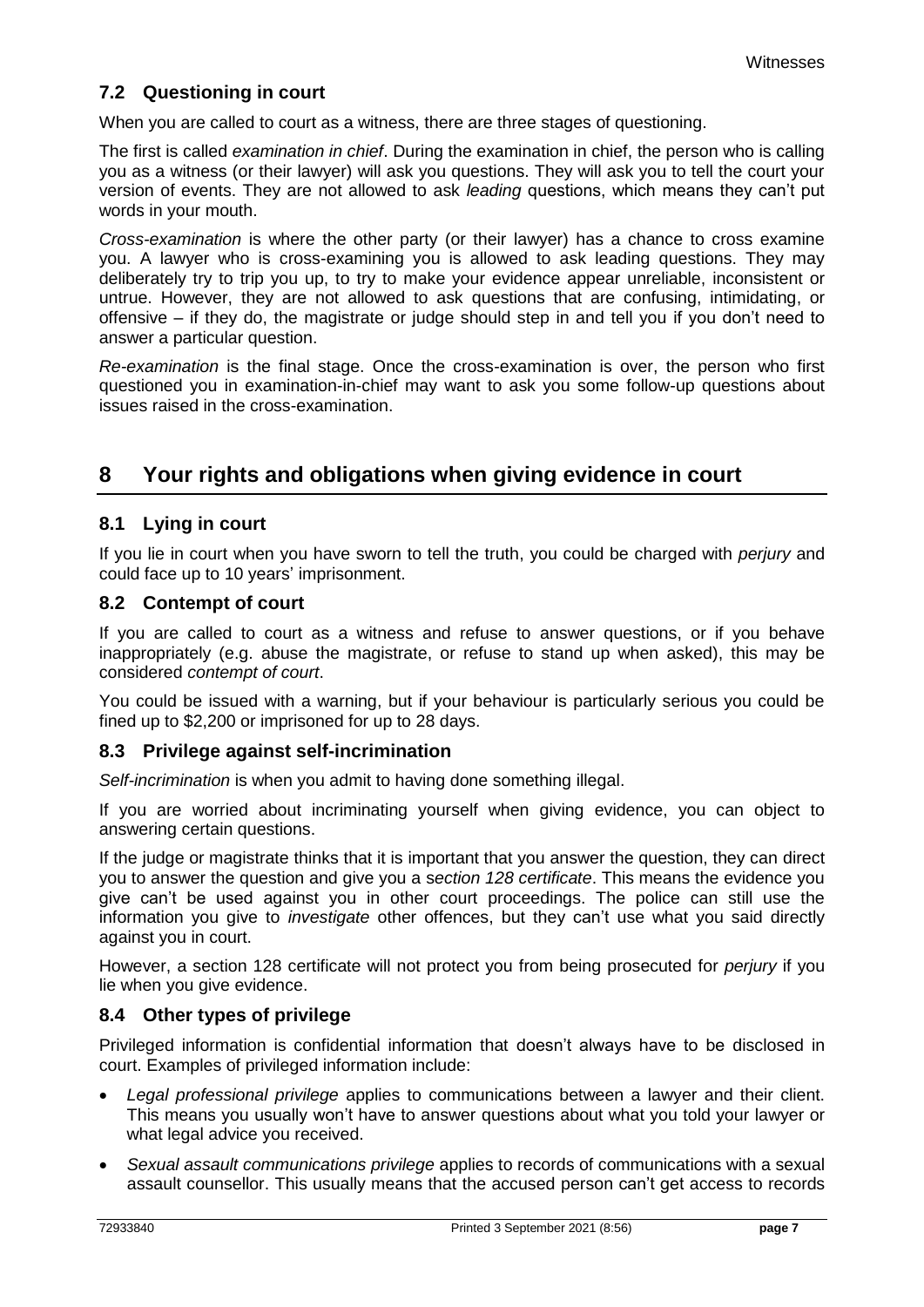from any counsellor that a sexual assault victim has spoken to. However, the court may order that the information be disclosed in some circumstances.

 *Professional confidential relationship privilege* applies to other confidential communications, e.g., with a social worker or a counsellor who is not a sexual assault counsellor. The court may order that this sort of information doesn't have to be disclosed.

For more information about claiming privilege, see the Legal Aid NSW *Subpoena Survival Guide* (link at the end of this fact sheet).

## **9 Protection for vulnerable witnesses**

There are special rules to protect witnesses who are vulnerable or who are giving evidence in cases involving sexual or violent offences.

Some of these overlap, for example, if a witness is under 16 *and* giving evidence as a victim of a domestic violence offence, they may be protected by two sets of rules.

#### **9.1 Complainants in proceedings for sex offences**

If you are the complainant (i.e. alleged victim) in criminal proceedings for "prescribed sexual offences" (which includes offences like sexual assault, sexual touching, sex trafficking, grooming, revenge porn, etc) you have the right to.

- A closed court.
- Give evidence via CCTV in a separate room away from the courtroom. If CCTV is not available, the court may be able to use alternative methods such as screens and planned seating arrangements in order to restrict contact between you and the accused person.
- A support person near you and within sight when you are giving evidence.
- Not be cross-examined directly by the alleged offender. If the accused is not represented by a lawyer, they are not allowed to cross-examine you (ask you questions) directly. Instead the court will appoint a person to question you on their behalf.

#### **9.2 Complainants in criminal proceedings for domestic violence offences**

If you are the complainant (i.e. the alleged victim) in criminal proceedings for a domestic violence offence, you have the right to:

- Have an electronic recording ("DVEC") used as your evidence in chief (if you were 18 or over when you made your statement to the police). You will still have to go to court, or appear by CCTV, and answer questions if the opposing side wants to *cross-examine* you.
- Give evidence via CCTV in a separate room away from the courtroom. If CCTV is not available, you may be able to use alternative methods of giving evidence such as screens and planned seating arrangements in order to restrict contact with the accused.
- A closed court when you are giving evidence, including when the court is playing a recording of a statement or evidence you have given earlier. The court may also be closed during other parts of the proceedings if the court orders this (after considering your needs, the interests of justice and any other matter it considers relevant).
- A support person near you and within sight when you are giving evidence.
- From 1 September 2021, you have the right not to be cross-examined directly by the alleged offender. If the accused is not represented by a lawyer, they are not allowed to crossexamine you (ask you questions) directly. Instead the court will appoint a person to question you on their behalf, or you may be examined via court technology like text-to-speech software. This is similar to the protection that already exists for complainants in proceedings for sex offences.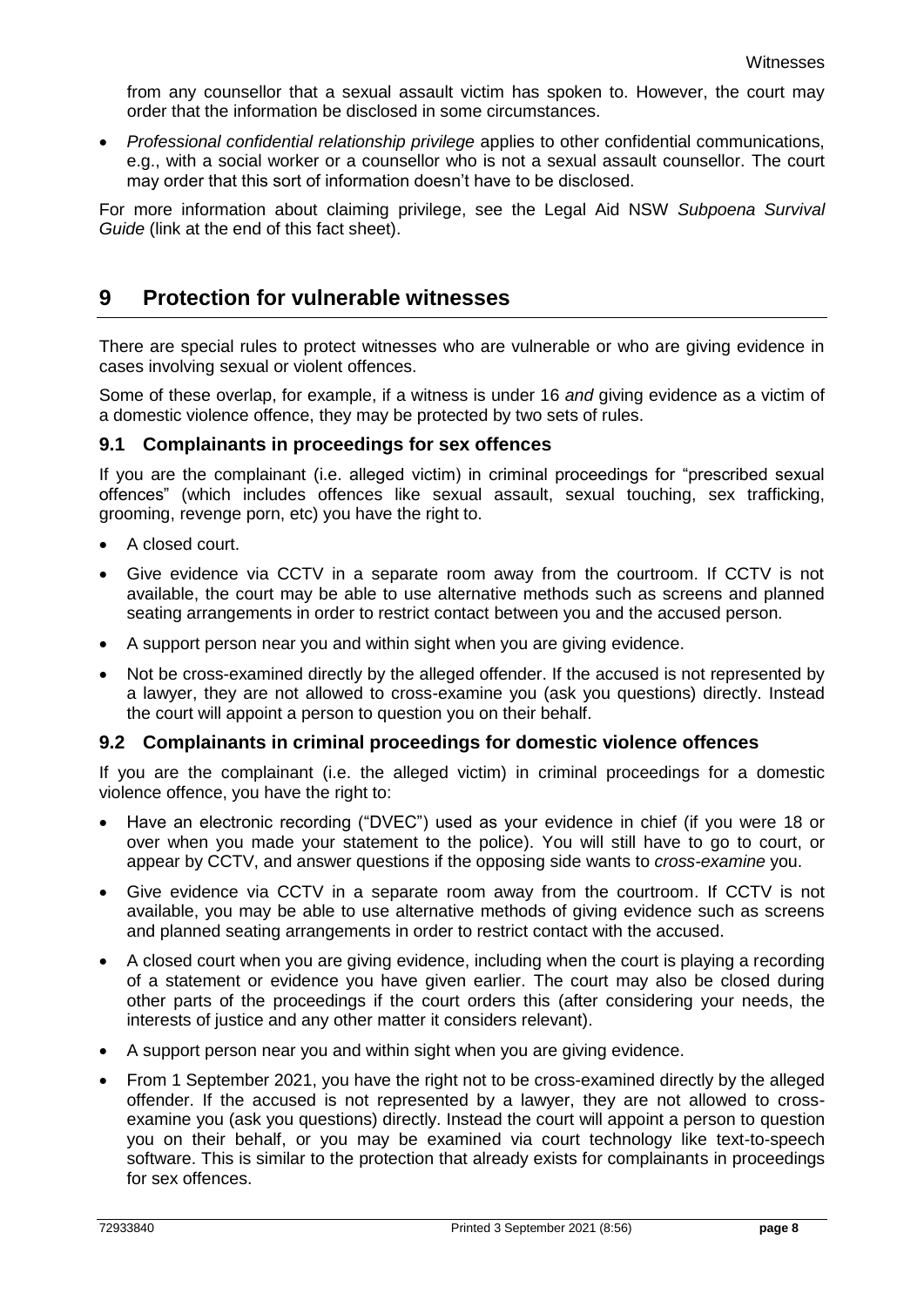## **9.3 Protected persons in AVO applications**

If you are a person seeking protection in an apprehended violence order (AVO) application, and the defendant is also charged with a domestic violence offence in which you are the complainant, you have the right to:

- A closed court when you are giving evidence, including when the court is playing a recording of a statement or evidence you have given earlier. The court may also be closed during other parts of the proceedings if the court orders this (after considering your needs, the interests of justice and any other matter it considers relevant).
- Give evidence via audio visual link or other technology in a separate room (or, if this is not available, the court can make other arrangements to restrict contact between you and the defendant, including the use of screens and planned seating arrangements).

#### **9.4 Children under 16 and people with cognitive impairments**

If you are under 16 or if you have a cognitive impairment (an intellectual disability, a developmental or neurological disorder, dementia, severe mental illness or brain injury), you are considered a "vulnerable person".

If you are a "vulnerable person" giving evidence in a criminal case for a personal assault offence (or a related civil case), you will usually have the right to:

- Give your evidence in chief by an electronic recording: this usually means that your statement to the police is video-recorded. The recording is then played in court as your *evidence in chief* instead of you having to tell your story all over again. You will still have to be available to answer questions in court if the opposing side wants to *cross-examine* you.
- Give evidence by CCTV from a separate room away from the courtroom. You will be able to see, hear and speak to everyone in court without going into the courtroom. This also applies to vulnerable witnesses in applications for apprehended violence orders (AVOs).
- If CCTV is not available, there are other options. For example, you can have a screen placed in front of the accused person so that you can't see them while giving evidence, or the seating arrangements in the courtroom could be changed.
- Have a support person near you (or in your sight) when you are giving evidence. A support person may be someone like a parent, guardian, relative, friend, youth worker or disability worker.
- Not be cross-examined directly by the accused person. If the accused is not represented by a lawyer, they are not allowed to cross-examine you (ask you questions) directly if the charge is in relation to a commission of a personal assault offence. Instead the court will appoint a person to ask questions on their behalf.

## **9.5 Children and young people under 18**

If you are a witness aged 16 or 17:

- You may have a support person with you while giving evidence in AVO applications or criminal proceedings.
- If you are giving evidence in AVO application proceedings, the court must be closed while you are giving evidence unless the court directs otherwise.
- In other types of cases, the court may order the courtroom to be closed while you are giving evidence.
- Your name or other details that identify you cannot be published in the media.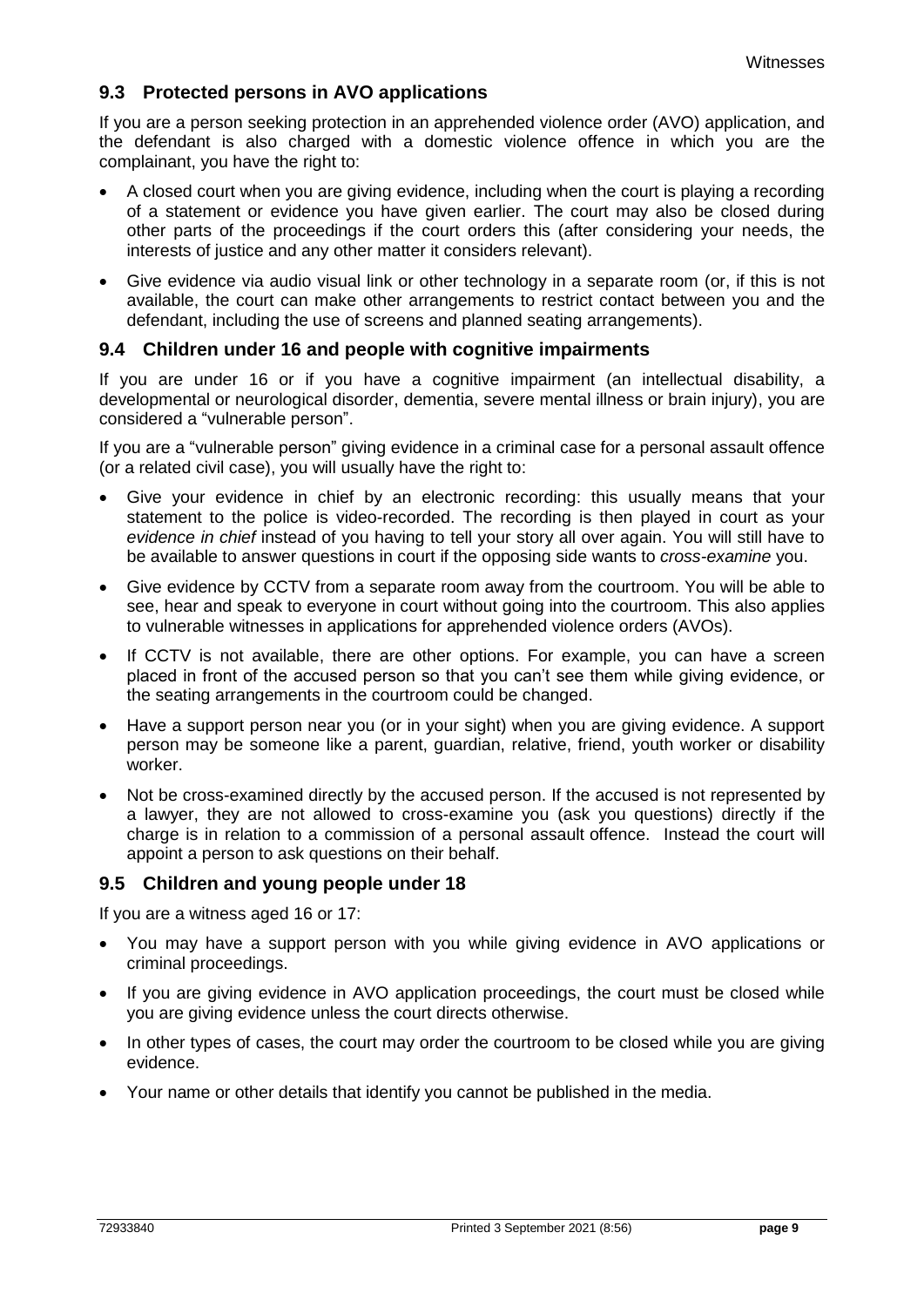## **10 Support for witnesses**

The following services may be able to provide support in court, or help to prepare witnesses for court. Most of these services do not offer legal advice, but they may be able to refer you for legal advice if you need it.

The **Women's Domestic Violence Court Advocacy Service (WDVCAS)** offers support for women who are complainants in domestic violence charges and/or are applying for Apprehended Domestic Violence Orders (ADVOs). This support can include:

- Information about what will happen at court;
- Support in court;
- Keeping women informed about court dates and helping them to attend court;
- Ensuring women's safety concerns are addressed;
- Information, referrals and advice about accommodation, income support, children's needs and counselling;
- Connecting people with the Domestic Violence Practitioner Scheme.

[http://www.legalaid.nsw.gov.au/what-we-do/community-partnerships/womens-domestic](http://www.legalaid.nsw.gov.au/what-we-do/community-partnerships/womens-domestic-violence-court-advocacy-program)[violence-court-advocacy-program](http://www.legalaid.nsw.gov.au/what-we-do/community-partnerships/womens-domestic-violence-court-advocacy-program)

The **Office of the Director of Public Prosecutions (ODPP) Witness Assistance Service** offers support for victims and vulnerable people who have to give evidence as prosecution witnesses in matters being prosecuted by the ODPP, which are usually serious charges in the District or Supreme Courts:<https://www.odpp.nsw.gov.au/odpps-witness-assistance-service>

The **Mission Australia Court Support Service** provides information, support, advocacy and referral to victims and witnesses of crime who are attending court. They usually require a referral from police, ODPP, WDVCAS, or another support service. The service can offer support at courts across the greater Sydney metropolitan area: <https://www.missionaustralia.com.au/services?view=service&id=123catid=192>

**Enough is Enough** mostly campaigns for law reform, but also provides counselling services, road trauma support groups, and assistance for those who want to take part in victim-offender conferencing: [www.enoughisenough.org.au](http://www.enoughisenough.org.au/)

**Victims of Crime Assistance League (VOCAL)** is both a lobby group and a support service for victims of crime in NSW. They also help with practical matters like preparing Victim Impact Statements, making complaints, attending parole hearings, and understanding restorative justice conferences: [www.vocal.org.au](http://www.vocal.org.au/)

# **11 More information**

NSW Department of Justice: Witnesses and Evidence

[https://courts.nsw.gov.au/courts-and-tribunals/going-to-court/witnesses-and](https://courts.nsw.gov.au/courts-and-tribunals/going-to-court/witnesses-and-evidence0.html)[evidence0.html](https://courts.nsw.gov.au/courts-and-tribunals/going-to-court/witnesses-and-evidence0.html)

NSW Victims Services: Justice Journey

[https://www.victimsservices.justice.nsw.gov.au/Pages/vss/vs\\_justicejourney/vs\\_justice](https://www.victimsservices.justice.nsw.gov.au/Pages/vss/vs_justicejourney/vs_justice-journey.aspx)[journey.aspx](https://www.victimsservices.justice.nsw.gov.au/Pages/vss/vs_justicejourney/vs_justice-journey.aspx)

Office of the Director of Public Prosecutions

<https://www.odpp.nsw.gov.au/going-court-and-being-witness>

<https://www.odpp.nsw.gov.au/special-court-arrangements-vulnerable-witnesses>